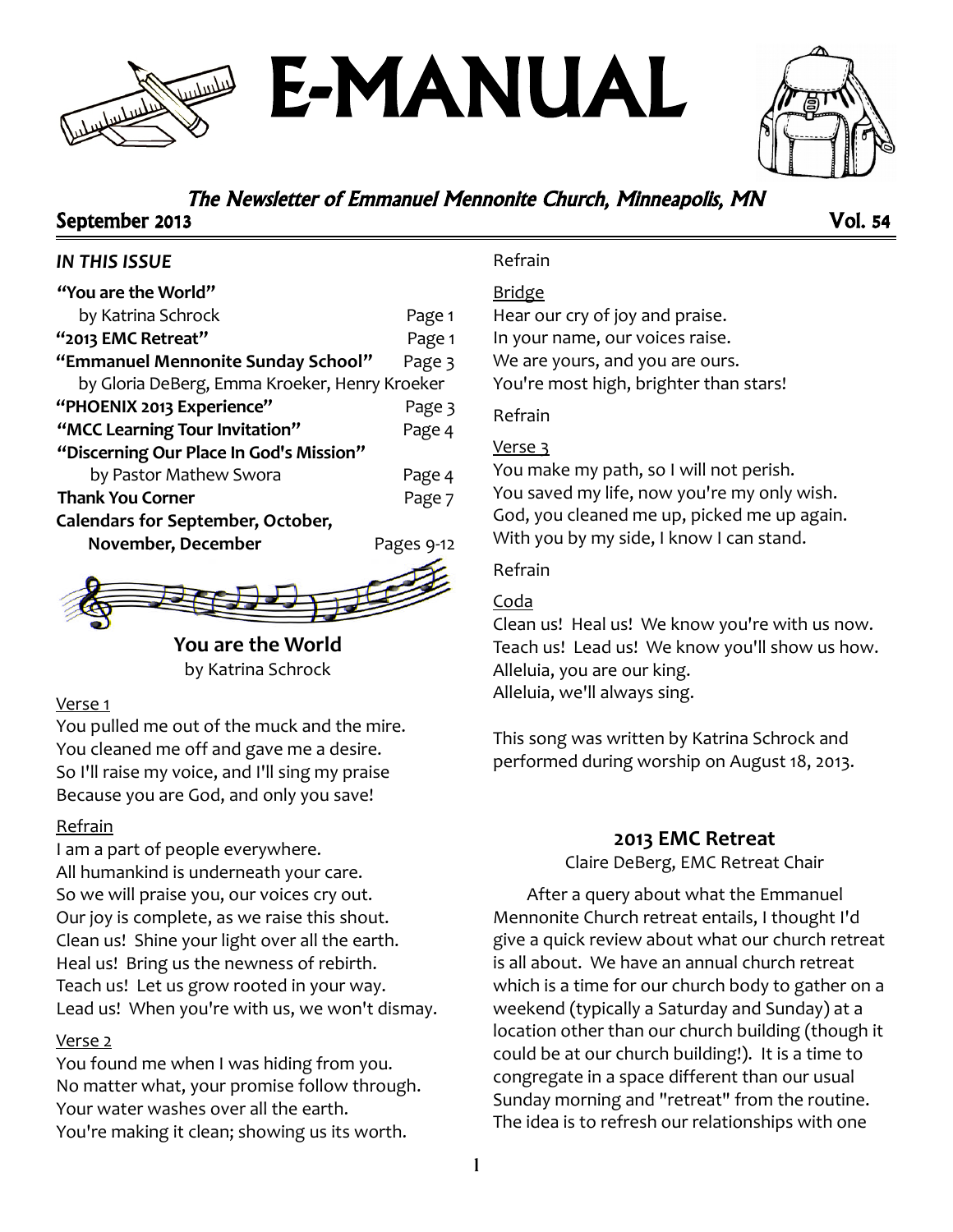another, renew our commitments to our church body and revitalize our communion with Jesus. Doing so contributes to the health of our church and offers an opportunity to reframe the way we think about congregating.

The expectation is that the entire church would attend if they're available. It is especially important for the people of our church since we're considered a "commuter church" which means we don't just run into each at the local grocery store, per se, since most commute from a variety of distances. In other words, our community is accessible in-person only weekly and for some less than that.

In the past we have enjoyed very different retreat themes and platforms. We've had a weekend-long retreat at a campground with overnights in cabins; we've traveled to Wisconsin for a special speaker and stays in hotels; we've visited and volunteered on a community supported agricultural farm; we've spent the day at a state park; we've biked around the city on an immigrant tour and visited neighborhood churches; we've heard from the Latino community leaders in a Mexican-themed retreat. The EMC retreats can look so many different ways!

This year's retreat theme is: Life, Simplified. After several informal surveys about the shaping of the retreat theme this one based on simplifying our lives received the most positive response. We will have 3 blocks of time on Saturday, October 5 and 3 blocks of time on Sunday, October 6 in which we'll enjoy sessions with our special speaker, volunteer work with Mennonite Disaster Service, meals and the talent (or no-talent) show.

Joshua Becker is our guest speaker from Phoenix, Arizona and of the blog Becoming Minimalist (becomingminimalist.com). He will be speaking on his family's journey from materialism to minimalism and simplicity in regards to alignment with faithfulness in Jesus Christ  $\odot$ . Joshua is a gracious speaker offering to speak at events free of charge as long as transportation and lodging are provided. Due to a generous anonymous gift, we were able to fly Joshua here for our EMC Church retreat. He will be staying with the Kroeker Family

during his weekend in Minneapolis. While Joshua is a member of the Christian Missionary Alliance churches, he is familiar with the Mennonite church as his grandfather is a Mennonite pastor.

There will also be blocks of time in which we are partnering with Mennonite Disaster Service (MDS) and building the stick frames for homes being rebuilt after floods destroyed homes in Duluth last year. MDS has been hoping for a renewed energy of volunteers especially in Minnesota. I connected with MDS at the Phoenix MC USA Convention since Mennonite Women USA, the organization for which I am the editor, has a joint ministry with MDS. When MDS rebuilds a home for a family having lost theirs to a natural disaster, Mennonite Women USA presents wallhangings (small, decorative quilts) to the family. This shared ministry between these two organizations has been deep and meaningful on a variety of levels. I'm hoping to have a parallel activity during the retreat in which those interested in pounding nails may do so, and those interested in quilting



wall-hangings for these Duluth homes may do so. One note: typically when a church volunteers to build the stick frames for an MDS site two things need to happen: 1. the church must raise \$50,000 and 2. the church must provide the labor to build the homes both in their church parking lot and on the disaster site. Our situation is very different which is another reason it

is working well to include this service portion of our retreat. In our case, the \$50,000 has already been raised and donated for the Duluth MDS homes. Also, a crew of Amish men has already volunteered to erect the homes in Duluth and work on the finishing up there. Our church's role is vital to complete these homes and the timing of our retreat in early October is, as Jeff Koller of MDS puts it, 100% a God thing as the Amish crew starts the foundation building the very weekend after our retreat.

We have the great fortune of hosting our EMC 2013 Retreat at Woodland Hills Church located at 1740 Van Dyke Street, St Paul, MN 55109. Woodland Hills Church has very generously offered parking lot space for stick frame building, over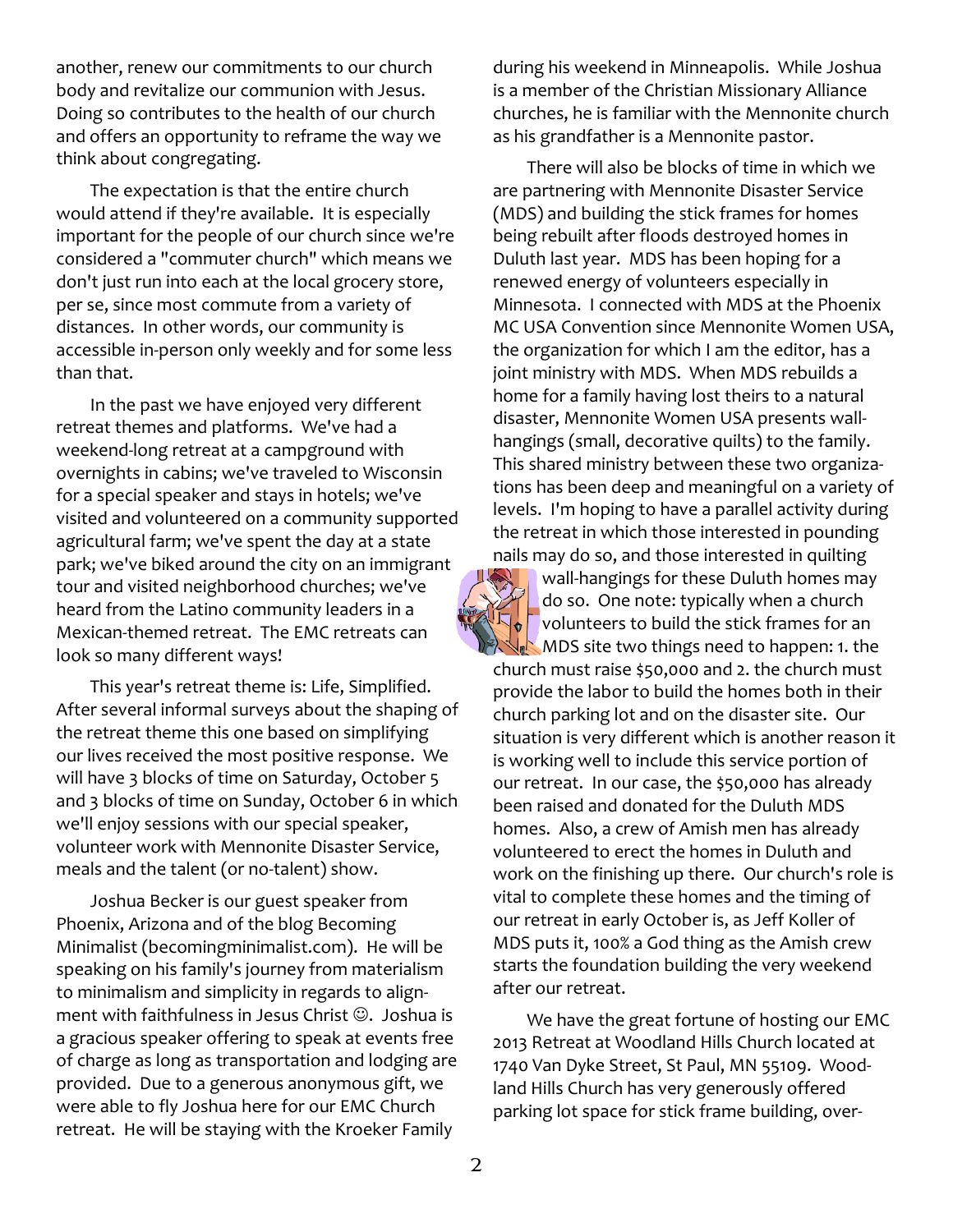night storage space for the frames as well as indoor conference areas for our speaker sessions and meals. I'm excited about this connection with Woodland Hills. We'll spend Saturday there, go to our respective homes Saturday night and return to Woodland Hills Sunday morning for the conclusion of our retreat.

More and more details are being ironed out as this goes to print and each week I'll have more specifics on start times, what to bring, food, childcare and various other activities. Stay tuned!

#### **Emmanuel Mennonite Sunday School**

Gloria DeBerg, Emma Kroeker, Henry Kroeker

This year EMC's children's (K-8) Sunday school class raised money for different projects around the world. We raised money to buy two \$75 sewing machines in Sudan, \$50 for plumbing for an irrigation system and \$200 for a greenhouse in Guatemala, \$35 for soap making and \$50 for AIDS education in Laos, \$50 for training women to design fabric in Bangladesh, and \$44 to buy two pairs of rabbits in Palestine. The \$39.79 we had left went to Syria for emergency relief. This total exceeded our original goal.

To raise the money it was hard work. We managed to raise it though by baking and selling pastries, making and selling bookmarks, bringing money from home, and every time we would bring in our Bibles, the teachers added an extra dollar for every person. Even though it was a lot of work and creating, we finally raised our total and were able to give the money to the things we had hoped we would fund.

The assignment was fun, and we are proud to have raised the money we needed to help other people in need and remain a proud family of the Mennonite congregation.

#### **PHOENIX 2013 Experience**

Written by: Annika Detweiler and Katrina Poplett Edited by: Lydia Detweiler

**CITIZENS** 

The temperature was over 105 degrees. We got up Thursday morning at 7 o'clock, which isn't terribly early, but keep in mind that our sleep was interrupted the night before by the hotel intercom, asking us to evacuate. We got up early to make our 8 o'clock salsa dance lesson. Our entire youth group, Jess included, was exhausted but deliriously happy and excited. After dancing for two hours, we took a break. During that break, we took the time to go have a mini-photoshoot and also prepare for our service project, which was to be that afternoon. After we had eaten and changed into clothes for working, we climbed aboard a bus that had no air-conditioning and was filled to the brim with teens and youth sponsors. Our service project was in a squat, cheerful looking building that had a bright sign, proclaiming to be a daycare center. In we went to the glorious air conditioned building, where we worked. Our work consisted of painting the assigned rooms bright colors and with good company. At dinner that night, we treated ourselves to a traditional Mexican restaurant, where we promptly lost track of time. Of course, this time was filled with laughter and lots of protein! Lydia and Katrina dashed out, running to the convention center in hopes of finding a place to sit. Well, they found seats, just 6 rows from the very back of the room. They reserved our six seats, and waited nervously for the others. The rest of the group came in, in the nick of time. The lights were dimming and the band had taken their place on stage, about a quarter mile away from where we were sitting.

Thursday night was something extraordinary. We like to refer to it as a spiritual intervention. For many of us, Phoenix was a new beginning, but until this point, nothing at the convention had truly transformed us to the extent that this night would. The worship service started off with us at the very front of the stage, squeezed against many other exuberant youth who had left their seats to worship God. The band played song after song, as we sang until our throats hurt and our arms ached. We were sent back to our seats by Jeremy Kempf, the band leader, who prayed over us and asked God to kindly enter our hearts. And that He did.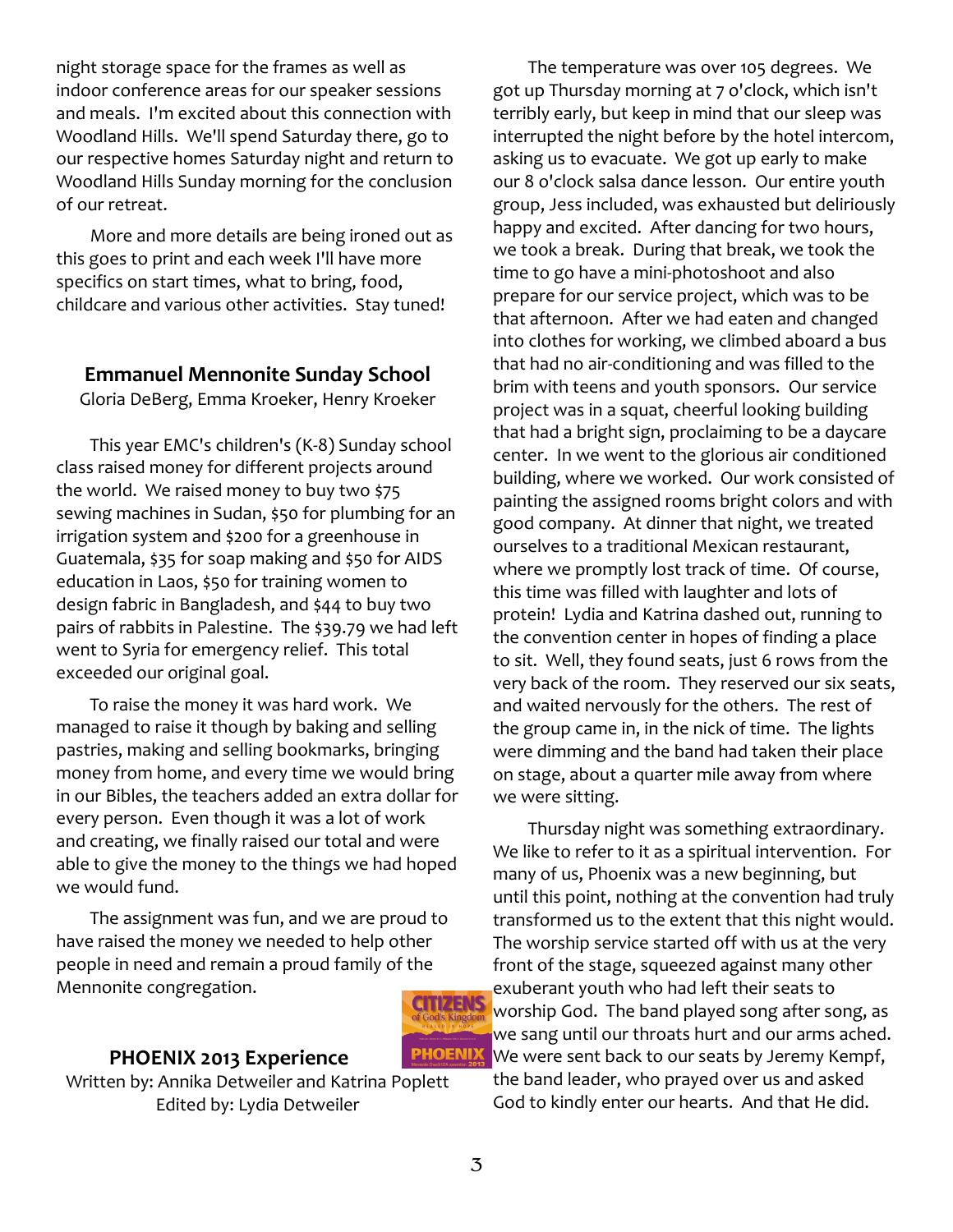The guest speaker, Ingrid De Sanctis, grew up in a Pentecostal Church. Her father happened to be the pastor of her home congregation in New Jersey. The focus of her message, which had us weeping by the end, were stories of how whispers of grace changed her life, and how nothing could stop her from loving Jesus. In her home church, many services included the option to be anointed with oil. At the end of her message, she gave us this option: to recommit our lives to Christ through the anointing of oil and prayer, at the sides of the auditorium. At this point, most of us were crying in response to the message and to God. We all proceeded to the sides where we were prayed for and anointed with oil. There are no words for what we felt at that moment in time.

After the worship service was over, we didn't leave our seats. As we sat there in silence, we were all absorbing how God had individually touched and changed our lives. Jess eventually broke the silence and pronounced that we had to go upstairs and talk. Still in tears, we trouped up the escalators to the third floor, which had no lights on and few people. A couple of us dashed into the bathroom, grabbing tissues for the inevitable emotional conversation.

There is no better way to describe this evening than a needed answer to many prayers. Over the course of the three hour cry-fest, every single one of us shared personal ways in which we had struggled over the past few years. This intimate circle of six shared our deepest fears, pain and grief that had been weighing us all down. Through the service we had just attended, and our conversation afterwards, we individually experienced God's love, forgiveness, grace and friendship in different ways. Each of us expressed a weight being lifted off our shoulders and our burdens being replaced with freedom and joy.

Phoenix changed us. Phoenix changed us in ways we have yet to understand and in ways we have already experienced. This next year, we all recognize the immense challenges we will experience. However, we have recommitted our lives to Christ and to God's mission, no matter the circumstance. Thank you for everything: the prayers, the

donations and the support we have all received. We are excited to share more of our Phoenix revelations with you!

#### **MCC Learning Tour**

You are invited to the MCC Learning Tour "Ukraine: Addressing the Basic Social Issues of a Broken-Down Society" July 25 to August 4, 2014 It will provide an in-depth look at MCC projects and social-economical issues in Ukraine. Rudi Niessen, MCC Material Resource Center – Warehouse Coordinator (Akron, PA), will be leading this trip. Space is limited. Contact Anna Yoder, annayoder@mcc.org or 316-283-2720, for more information.

#### **DISCERNING OUR PLACE IN GOD'S MISSION**

by Pastor Mathew Swora

On May 12, 2013, during the Christian Education forum, Philip Friesen and I led a discernment process, using questions provided by Steve Nussbaum, to get some sense from you of how God is leading EMC in mission, with an eye toward how God has gifted us for mission, and what the missional needs and opportunities around us are. In bold print are the questions; in light print are your answers. I will also share below some thoughts and reflections on where this discernment may be leading us.

#### **1. In reviewing EMC's historic and current missional inventory, what themes and patterns do you see?**

- **1.** Hospitality
- **2.** Lots of international activity—abroad, actually in other countries and also multiculturally in our neighborhood and activities (including missionaries)
- **3.** Relationships as base in our missional activity!--long-term, nurturing community vs. "mission trips"
- **4.** Church planting & church encouragement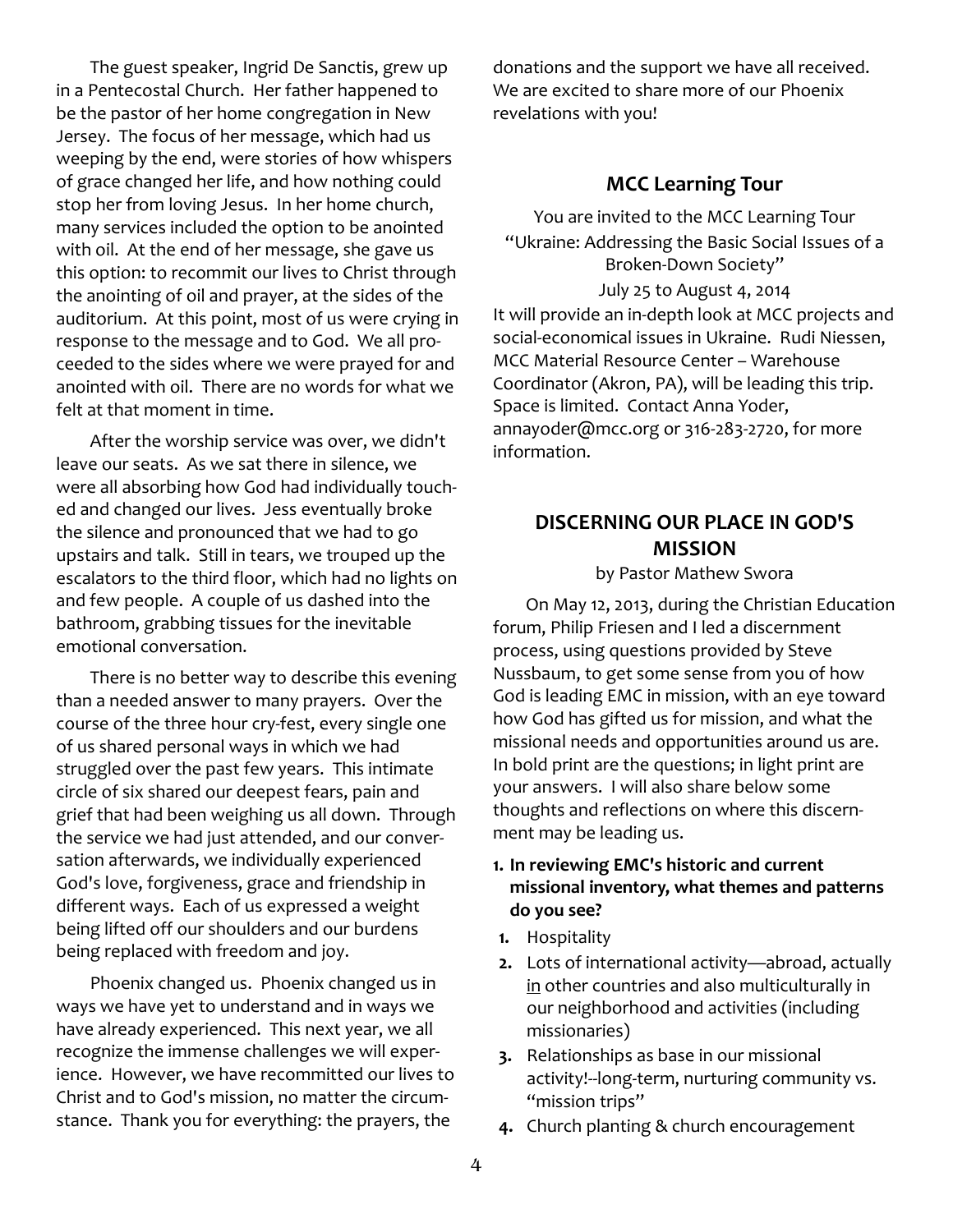locally and internationally (connected to the institutional church)

- **5.** lay-led and individually initiated ministries
- **6.** Traditional ministries continue such as MCC Relief Sale.
- **7.** The lack of one. Many people involved in many things but no one shared experience of ministry (in contrast to an Amish barn raising). Sense of urban experience. Geographic dispersity of congregation. Diversity and multitude of needs. Good Samaritan only had one person in the ditch. We face many.
- **8.** Vision bearers attract a small number of people to a mission activity (e.g. Urban Ventures, Growing Hope farm)
- **9.** Institutional Mennonite activities—TCMCC Sale, Ten Thousand Villages, MCC Projects (perhaps need to be more intentional about sharing history of those agencies)
- **10.** Feeding—immigration, peacemaking-justice, not all evangelical
- **11.** International and local reach
- **12.** Mennonite and non-Mennonites
- **13.** Missional activities are seasonal; they come and go.
- **14.** They reflect the people who come and go; Responsive to a person or small group of people's call or interest. Missions is more reactive due to parishioners' business–an eclectic or no plan to missions is planned.
- **15.** Sometimes a few people do the bulk of the work
- **2. What is God up to? Where are you sensing movement and energy in our collective life?**
- **1.** The connections and network of people and connections—of activities, partners, etc. e.g., Urban Ventures and the farm.
- **2.** Specifically Urban Ventures and Growing Hope Farm—perhaps not a coincidence that so many EMCers are connected to this opportunity—God's hand
- **3.** Music: ...lots of talent concentrated in the congregation—vocal, instrumental. This is an opportunity for connecting (hymn sing) and also for joy & thanksgiving purposes (Big connection with international flavor)
- **4.** Farm
- **5.** Urban Ventures
- **6.** Neighborhood involvement
- **7.** interest in Anabaptist/Mennonite/Peace Church Theology
- **8.** intergenerational connections
- **9.** Energy dispersed—individual inspiration and faith acted out
- **10.** How many things shared?
- **11.** Growing Hope, TCMCC [relief sale]
- **12.** Worship Commission—energy & growth. Taken on a greater role. AV, music, enabling people to worship. Weekly time. Keeping congregation engaged.
- **13.** Energy teaching the kids—even though we lack a superintendent
- 14. small group---new small group
- **15.** Growing Hope
- **16.** Non-profit volunteer work—people involved in MCC
- **17.** (Not know what volunteer opportunities are at Urban Ventures)
- **18.** For new members—MCC Guide Book to Serve, Auction? Donate?

#### **3. What would need to come true to achieve EMC's vision?**

- **1.** Worship
- **2.** peace
- **3.** community
- **4.** hospitality
- **5.** Peace/community—more connecting with likeminded people/congregations who are interested in peace & justice
- **6.** Small groups important role
- **7.** Keep it local
- **8.** Not know one another as much as we think be open to experience community—get to know each other and choose to do this.
- **9.** We are not very VISIBLE. Too humble. Hide it under a bushel, NO! 20-somethings would be attracted if they knew it.
- **10.** Website can be upgraded
- **11.** Some wild ideas: food truck, pay what you can. Show up at peace events and have a presence.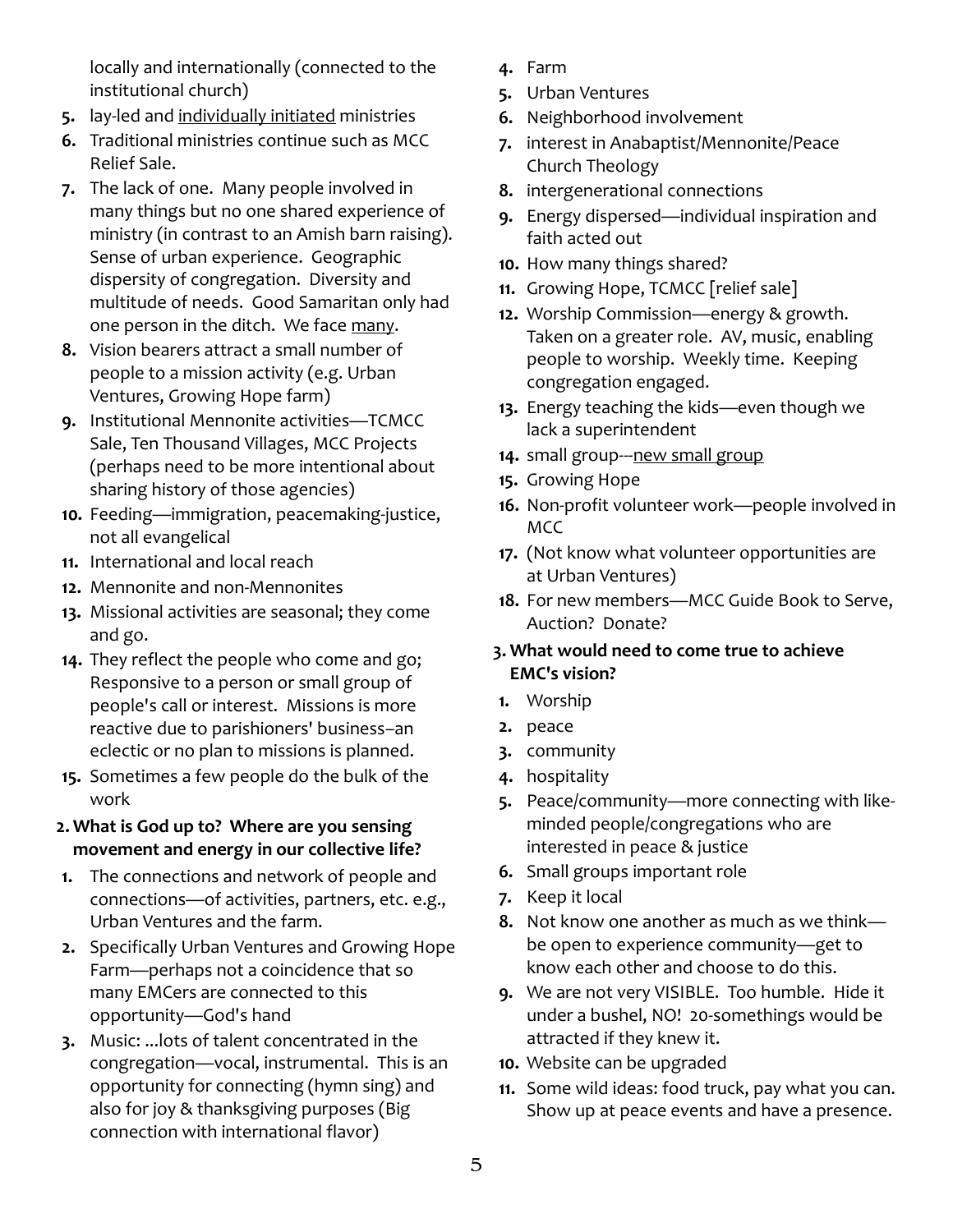- **12.** Continue to do what we're doing
- **13.** web presence
- **14.** to be part of our neighborhood as current members and also new neighbors who feel welcome to join with us in worship and activities. e.g., How does EMC respond to the fire? How do we come to be seen as a presence in Phillips?
- **15.** Maintain diversity and variety—EMC people can be involved in many activities—do not need the entire congregation to do one thing.
- **16.** Bring "scattered" (good thing) into a "unified" front when needed.

#### **4.What do we need God to do in and for us to make this all come true?**

- **1.** Need encouragement and nurturing for the many EMCers who have a hand in other ministries—need a harmony of these many opportunities
- **2.** Need discernment on how to manage the ebbs and flows of the many partners and missional activities. Perhaps need more faith in and support for the role of the mission commission? Utilizing this structure that's in place—as a method of listening to the Holy Spirit.
- **3.** Keep on doing the same
- **4.** Make an open call to individuals committed to certain tasks
- **5.** Praying for tasks
- **6.** "Crazy ideas" peace poles and peace garden creating a place of peace and beauty for reflection. Urban areas have ugly spaces galore but not enough beauty. Getting to a place of beauty like Growing Hope.
- **7.** Identify particular populations for outreach do we want a multi-cultural church? Broader base.
- **8.** Reach out to Mennonite Worker/Local African-American congregation
- **5. Where might you best fit as a participant in EMC's missional engagement, and what more might you bring to it by way of talents, gifts and passions?**
- [We need]A tool to help answer this
- An active and functional web presence to help people see how to engage and give their talents.
- Find a niche, where we fit, and then stick to it!
- Get involved and invite others
- Offering hobby, interests, other than what we do for work.
- Enjoy hospitality both Sunday, etc.
- Small churches—small is good, but everyone has to take on a job.
- Sizes have to handleable. Some experiences can be intense but short term (a la barn raising)
- …leading immigration advocacy, children stories, lead worshipers
- money
- quilting
- Farm
- music
- hospitality/church care
- nature
- teaching
- Church diversity has really enriched us.
- Must start with inspiration and hear from God. Let's hear from God.

#### **SOME REFLECTIONS**

As I reflected on the contributions above, it seemed to me that we at EMC are at a point of potential growth in gifting and growth in outreach and impact for Christ. We have unique gifts and can do more to tell our unique story/viewpoint as a missional peace church, personally, online and in other ways. We understand that growing our missional impact is tied to deepening and growing our personal and and congregational lives in worship, prayer and fellowship. We thought and responded mostly in terms of here, now and the near future, which makes sense. We should expect some continuity between who we are, what we have done, how we are gifted by God, and where God is leading us. But we are located in a place where there are possibilities for fruitful feedback between local and international mission. Yes, for a small church, our missional energies are somewhat scattered among very valuable ministries, with varying degrees of comfort and discomfort over that, so naturally we also desire criteria by which to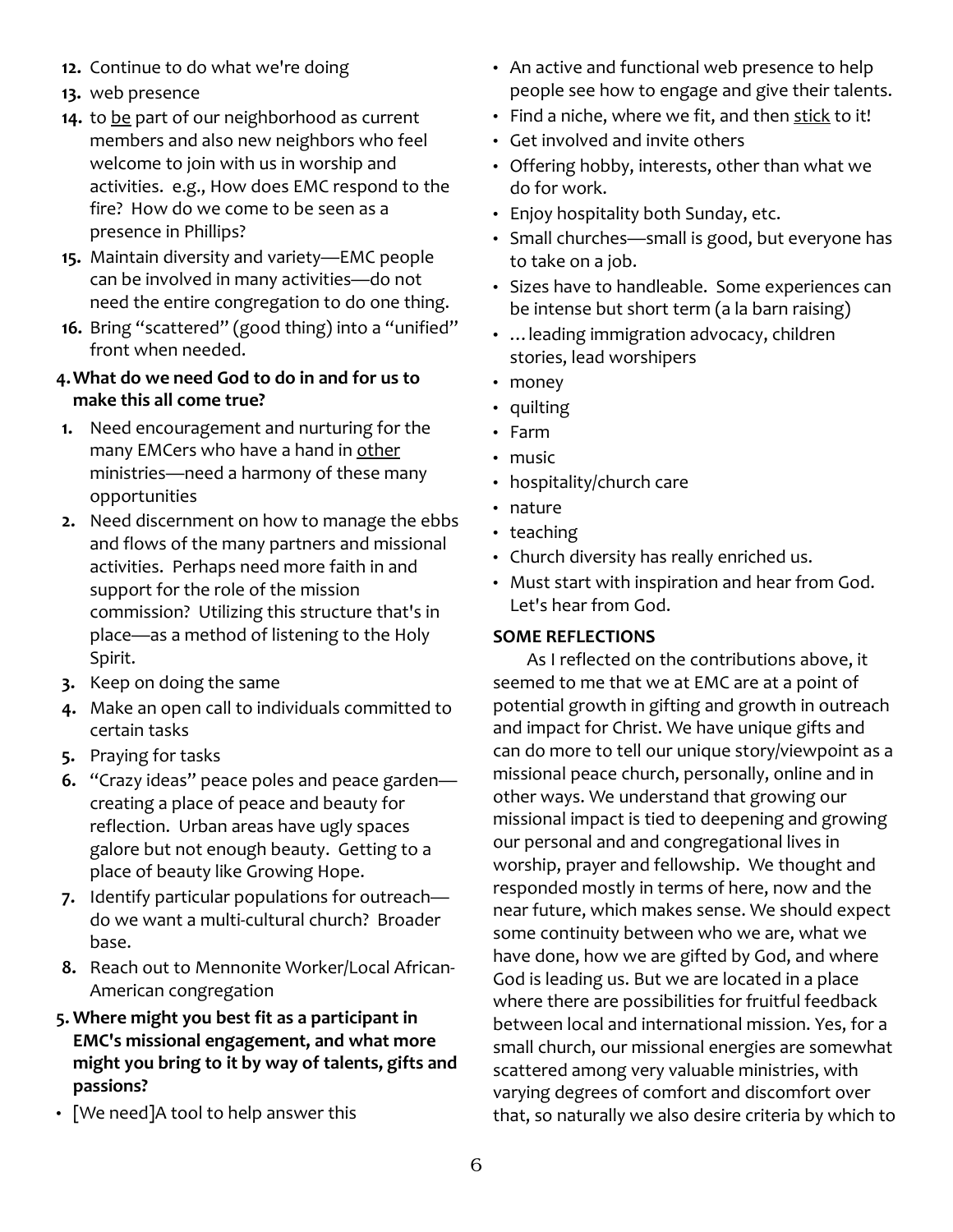evaluate current and future opportunities and invitations. While we seek boundaries to our engagements, and filters by which to discern them, we also seek to bring more energy to bear upon the few things that we are actually called to. Knowing that we can't go it alone, we value partnership and our local partners, such as Urban Ventures and Growing Hope Farm. Still, there is also honor and energy for our historic connections with traditional Mennonite agencies and activities, like Mennonite Central Committee and the local Relief Sale. We hear the call to bring new and old engagements into some sort of overlapping, mutually reinforcing relationship.

I was also reminded through this exercise of some of the unique things we bring to the bigger picture of God's mission to the world, such as an Anabaptist connection of peacemaking-justice concerns with mission/evangelism/church planting, lay-initiated and lay-led ministries, our identity as a ministry to ministers (consider our high number of ministers, ordained and/or in training) and to ministries, e.g., Urban Ventures, our ethnic/linguistic diversity in membership and setting, our Anabaptist/Mennonite faith, connections and traditions, and contemporary needs and hungers for these very things in the wider world.

I hear both God and our members calling us to:

- Put God and God's kingdom first in any thinking about mission, even over and above just growing EMC (although they are related)
- Think of EMC as a movement, not just an institution. That is, to think in bold and daring ways about giving away and replicating elsewhere our gifts and unique contributions to other parts of God's world, and not just how to grow EMC or make it survive. This could take the form of planting new churches or sending and supporting missionaries from our membership.
- Think internationally as well as locally and nationally. EMC's sanctuary is located where East Africa and Latin America meet Minnesota. What happens in Mogadishu and Mexico City affects Minneapolis, and vice versa. That makes us a potential nerve center, training ground and

sending church for leaders and ministers both locally and internationally.

- Value and continue our ministry partnerships
- Cultivate a congregational "culture of call" by which we expect, support, give ministry growth opportunities to, and send missionaries, church planters and ministers from our midst
- Connect the more traditional Mennonite ministries, like the Relief Sale and Ten Thousand Villages, support for Shalom Mennonite Church, with newer ministries, like Growing Hope Farm, for their mutual enrichment.
- Do focused, neighborhood/community outreach, while honoring and strengthening members' ministries wherever they live, work and serve in the area.

All this is based on the missionary call of God through Jesus, "As the Father has sent me, so I send you (John 20:21)," and on the missionary nature of God, a sending, self-sharing God. We do well to remember the words of William Carey, who started a major missional movement (1761-1834) with the two points of a sermon he delivered in his native England in 1792: "Expect great things from God; attempt great things for God."

#### **Thank You Corner**

Dear Friends of Mennonite Education:

As we anticipate the new

**Mennonite**<br>Education Agency The education agency of<br>Mennonite Church USA

school year, we would like to take a moment to thank you for financially supporting Mennonite Higher Education and Racial Ethnic Leadership Education (RELE). On behalf of Anabaptist Mennonite Biblical Seminary (AMBS), Bethel College, Bluffton University, Eastern Mennonite University and Seminary, Goshen College, Hesston College and Mennonite Education Agency we affirm your generous spirit in support of Mennonite-Anabaptist education.

Mennonite education from early childhood through lifelong learning plays an important role in denominational life by providing many opportunities for solid faith formation and leadership development. Students attending Mennonite